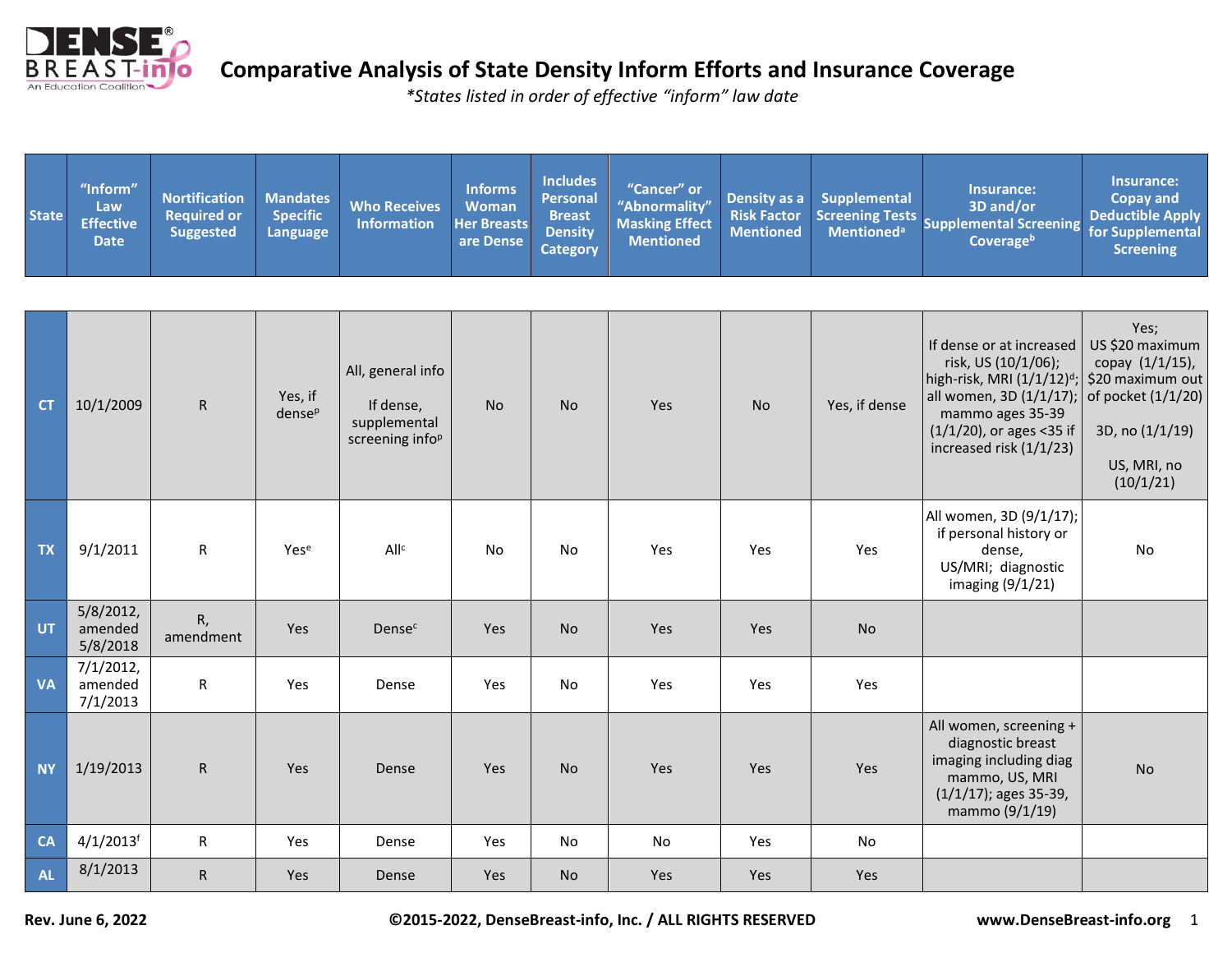

| MD             | 10/1/2013,<br>amended<br>10/1/2017  | ${\sf R}$    | Yes  | All                    | No  | No        | Yes            | Yes | No             | All women, 3D (1/1/18)                                                                                                                                                                                                                                                            | Yes                     |
|----------------|-------------------------------------|--------------|------|------------------------|-----|-----------|----------------|-----|----------------|-----------------------------------------------------------------------------------------------------------------------------------------------------------------------------------------------------------------------------------------------------------------------------------|-------------------------|
| <b>TN</b>      | $1/1/2014$ ,<br>amended<br>7/1/2018 | $\mathsf{R}$ | Yese | Dense                  | Yes | <b>No</b> | Yes, amendment | Yes | Yes, amendment | Mammo, baseline ages<br>35-40, annually ages 35-<br>40 if personal/family<br>history, dense breasts or<br>other risk factors;<br>annually ages 40+;<br>supplemental breast<br>screening if personal<br>and/or family history,<br>dense breasts or other<br>risk factors (5/25/22) | Yes                     |
| H <sub>1</sub> | 1/1/2014                            | $\mathsf{R}$ | Yes  | Dense                  | Yes | No        | Yes            | Yes | Yes            |                                                                                                                                                                                                                                                                                   |                         |
| <b>NV</b>      | $1/1/2014$ ,<br>amended<br>7/1/2015 | $\mathsf{R}$ | Yes  | All                    | Yes | Yes       | <b>No</b>      | Yes | <b>No</b>      |                                                                                                                                                                                                                                                                                   |                         |
| OR             | 1/1/2014                            | $\mathsf{R}$ | Yes  | <b>Extremely Dense</b> | Yes | <b>No</b> | Yes            | Yes | Yes            |                                                                                                                                                                                                                                                                                   |                         |
| <b>NC</b>      | 1/1/2014                            | $\mathsf{R}$ | Yes  | Dense                  | Yes | Yes       | Yes            | Yes | <b>No</b>      |                                                                                                                                                                                                                                                                                   |                         |
| PA             | 1/30/2014                           | ${\sf R}$    | Yes  | All                    | Yes | Yes       | Yes            | Yes | No             | All women, 3D (10/1/15)<br>If extremely dense,<br>high-risk, or<br>heterogeneously dense<br>+ high risk, US, MRI<br>$(8/30/20^u)$                                                                                                                                                 | No, 3D<br>Yes, all else |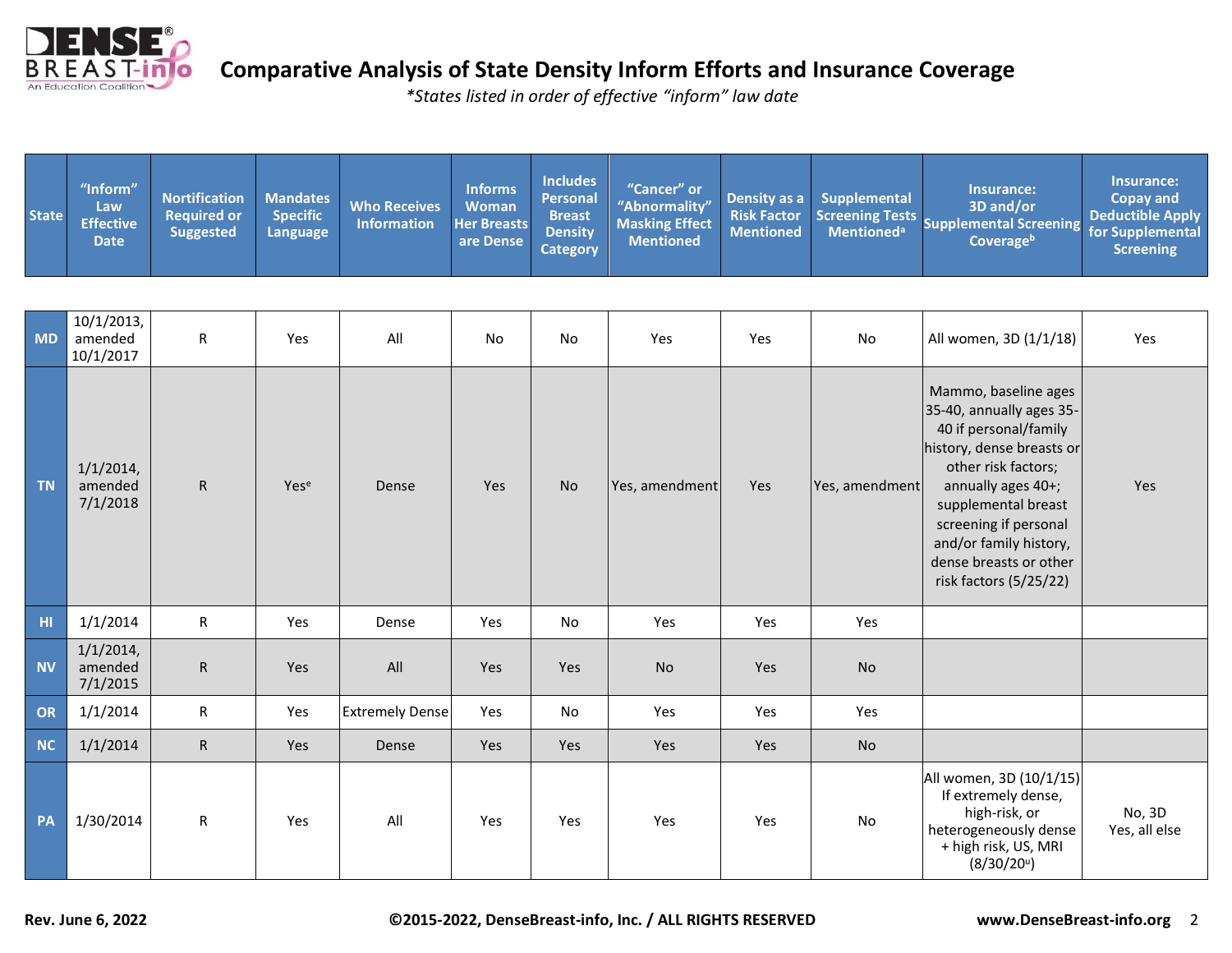

| <b>State</b> | "Inform"<br>Law<br><b>Effective</b><br><b>Date</b> | <b>Nortification</b><br><b>Required or</b><br><b>Suggested</b> | <b>Mandates</b><br><b>Specific</b><br><b>Language</b> | <b>Who Receives</b><br><b>Information</b> | <b>Informs</b><br><b>Woman</b><br><b>Her Breasts</b><br>are Dense | <b>Includes</b><br><b>Personal</b><br><b>Breast</b><br><b>Density</b><br><b>Category</b> | "Cancer" or<br>"Abnormality"<br><b>Masking Effect</b><br><b>Mentioned</b> | Density as a<br><b>Risk Factor</b><br><b>Mentioned</b> | <b>Supplemental</b> | Insurance:<br>3D and/or<br>Screening Tests<br>Supplemental Screening<br>Coverageb                                           | Insurance:<br><b>Copay and</b><br><b>Deductible Apply</b><br>for Supplemental<br><b>Screening</b> |
|--------------|----------------------------------------------------|----------------------------------------------------------------|-------------------------------------------------------|-------------------------------------------|-------------------------------------------------------------------|------------------------------------------------------------------------------------------|---------------------------------------------------------------------------|--------------------------------------------------------|---------------------|-----------------------------------------------------------------------------------------------------------------------------|---------------------------------------------------------------------------------------------------|
|              |                                                    |                                                                |                                                       |                                           |                                                                   |                                                                                          |                                                                           |                                                        |                     |                                                                                                                             |                                                                                                   |
| <b>NJ</b>    | 5/1/2014                                           | $\mathsf{R}$                                                   | Yes                                                   | All                                       | <b>No</b>                                                         | <b>No</b>                                                                                | Yes                                                                       | Yes                                                    | <b>No</b>           | All women, 3D (8/1/18)<br>If extremely dense, US,<br>MRI (5/1/14)                                                           | No, 3D<br>Yes, all else                                                                           |
| <b>MN</b>    | 7/1/2014                                           | ${\sf R}$                                                      | No                                                    | Dense                                     | Yes                                                               | No                                                                                       | Yes                                                                       | Yes                                                    | No                  | Dense or other risk, 3D<br>(1/1/20)                                                                                         | No                                                                                                |
| R1           | 10/1/2014                                          | $\mathsf{R}$                                                   | Yes                                                   | Dense                                     | Yes                                                               | Yes                                                                                      | Yes                                                                       | Yes                                                    | Yes                 |                                                                                                                             |                                                                                                   |
| <b>AZ</b>    | 10/1/2014                                          | $\mathsf{R}$                                                   | Yes                                                   | Dense                                     | Yes                                                               | No                                                                                       | Yes                                                                       | Yes                                                    | No                  |                                                                                                                             |                                                                                                   |
| <b>MO</b>    | 1/1/2015                                           | $\mathsf{R}$                                                   | Yese                                                  | All                                       | <b>No</b>                                                         | <b>No</b>                                                                                | Yes                                                                       | Yes                                                    | Yes                 | All women, 3D (1/1/19);<br>Medically necessary, not<br>not modality specific;<br>above-average risk, US,<br>MRI (08/28/20") | No, 3D<br>Yes, all else                                                                           |
| <b>MA</b>    | 1/1/2015                                           | $\mathsf{R}$                                                   | <b>No</b>                                             | Dense                                     | Yes                                                               | Yes                                                                                      | Yes                                                                       | Yes                                                    | Yes                 |                                                                                                                             |                                                                                                   |
| OH           | 3/19/2015                                          | $\mathsf{R}$                                                   | Yes                                                   | Dense                                     | <b>Yes</b>                                                        | <b>No</b>                                                                                | Yes                                                                       | Yes                                                    | <b>No</b>           |                                                                                                                             |                                                                                                   |
| <b>ND</b>    | $4/8/2015^h$                                       | R-expired                                                      | No                                                    | Dense                                     | Yes                                                               | No                                                                                       | Yes                                                                       | Yes                                                    | No                  |                                                                                                                             |                                                                                                   |
| MI           | 6/1/2015                                           | $\mathsf{R}$                                                   | Yes                                                   | Dense                                     | Yes                                                               | <b>No</b>                                                                                | Yes                                                                       | Yes                                                    | Yes                 |                                                                                                                             |                                                                                                   |
| <b>ME</b>    | N/A                                                | $\sf S$                                                        | No                                                    | Dense                                     | Yes                                                               | No                                                                                       | Yes                                                                       | Yes                                                    | Yes                 |                                                                                                                             |                                                                                                   |
| <b>DE</b>    | 12/21/2015                                         | $\mathsf{R}$                                                   | <b>No</b>                                             | All                                       | Yes                                                               | <b>Yes</b>                                                                               | Yes                                                                       | Yes                                                    | Yes                 |                                                                                                                             |                                                                                                   |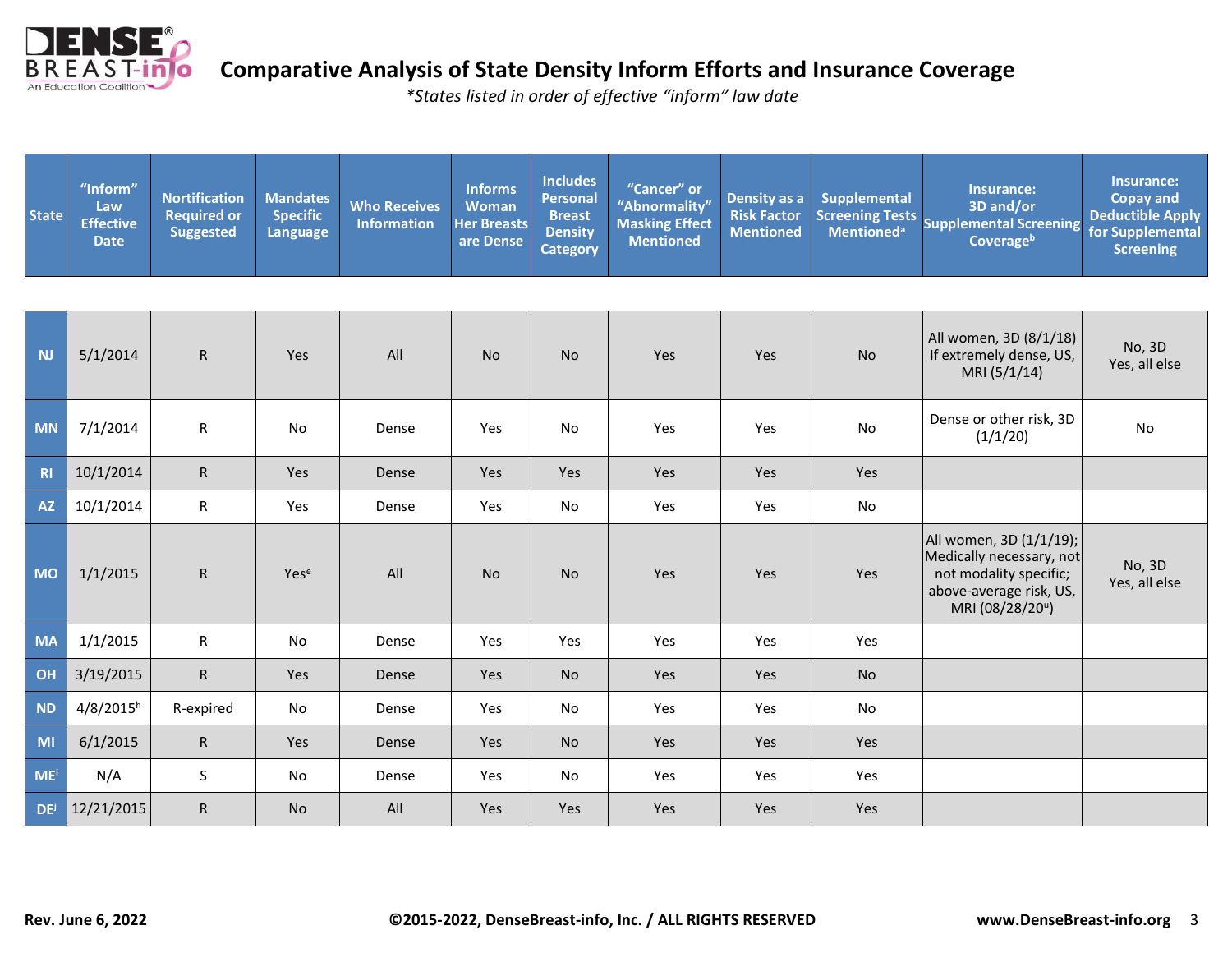

| <b>State</b>    | "Inform"<br>Law<br><b>Effective</b><br><b>Date</b> | <b>Nortification</b><br><b>Required or</b><br><b>Suggested</b> | <b>Mandates</b><br><b>Specific</b><br>Language | <b>Who Receives</b><br><b>Information</b> | <b>Informs</b><br><b>Woman</b><br><b>Her Breasts</b><br>are Dense | <b>Includes</b><br><b>Personal</b><br><b>Breast</b><br><b>Density</b><br><b>Category</b> | "Cancer" or<br>"Abnormality"<br><b>Masking Effect</b><br><b>Mentioned</b> | Density as a<br><b>Risk Factor</b><br><b>Mentioned</b> | <b>Supplemental</b><br><b>Screening Tests</b><br><b>Mentioned</b> <sup>a</sup> | Insurance:<br>3D and/or<br><b>Supplemental Screening</b><br>Coverageb                                                                                                                                                                                                                 | Insurance:<br><b>Copay and</b><br><b>Deductible Apply</b><br>for Supplemental<br><b>Screening</b>                         |
|-----------------|----------------------------------------------------|----------------------------------------------------------------|------------------------------------------------|-------------------------------------------|-------------------------------------------------------------------|------------------------------------------------------------------------------------------|---------------------------------------------------------------------------|--------------------------------------------------------|--------------------------------------------------------------------------------|---------------------------------------------------------------------------------------------------------------------------------------------------------------------------------------------------------------------------------------------------------------------------------------|---------------------------------------------------------------------------------------------------------------------------|
| LA              | 1/1/2016                                           | ${\sf R}$                                                      | Yes                                            | All                                       | No                                                                | No                                                                                       | Yes                                                                       | Yes                                                    | Yes                                                                            | All women, 3D (1/1/19);<br>all women screening US,<br>diagnostic mammo/US<br>(1/1/21);<br>pathogenic<br>mutation/chest wall<br>radiation age >25, MRI,<br>age >30, mammo; high-<br>risk age > 35<br>mammo/MRI; dense,<br>prior history age <50,<br>supplemental<br>imaging $(1/1/22)$ | No, mammogram,<br>screening US,<br>diagnostic<br>mammogram<br>(1/1/21)<br>Coverage<br>ambiguous,<br>(amendments<br>1/1/22 |
| <b>SC</b>       | 5/12/2016                                          | ${\sf R}$                                                      | Yes                                            | "Where<br>applicable"                     | Yes                                                               | <b>No</b>                                                                                | <b>No</b>                                                                 | <b>Yes</b>                                             | <b>No</b>                                                                      |                                                                                                                                                                                                                                                                                       |                                                                                                                           |
| IN <sup>k</sup> | 7/1/2016                                           | ${\sf R}$                                                      | No                                             | Unclear                                   | No                                                                | No                                                                                       | No                                                                        | No                                                     | No                                                                             | If dense, not modality<br>specific (7/1/13)                                                                                                                                                                                                                                           | Yes                                                                                                                       |
| OK              | 11/1/2016                                          | $\mathsf{R}$                                                   | <b>Yes</b>                                     | Dense                                     | <b>Yes</b>                                                        | <b>Yes</b>                                                                               | Yes                                                                       | Yes                                                    | <b>No</b>                                                                      | All women, 3D<br>$(11/1/18)$ ; diagnostic<br>mammo ages 35-39<br>every 5 years, age 40+<br>annually; diagnostic<br>exams/other modalities<br>(11/1/22)                                                                                                                                | <b>No</b>                                                                                                                 |
| <b>VT</b>       | 1/15/2017                                          | ${\sf R}$                                                      | No <sup>r</sup>                                | Dense                                     | Yes                                                               | Yes                                                                                      | Yes                                                                       | Yes                                                    | No                                                                             | All women, 3D; if dense,<br>US(1/1/19 <sup>s</sup> )                                                                                                                                                                                                                                  | No                                                                                                                        |
| <b>KY</b>       | Expired<br>1/1/2021;<br>reinstated<br>7/1/2021     | ${\sf R}$                                                      | Yes                                            | Dense                                     | Yes                                                               | No                                                                                       | Yes                                                                       | Yes                                                    | No                                                                             | All women, 3D<br>(on/about 7/3/17)                                                                                                                                                                                                                                                    | No                                                                                                                        |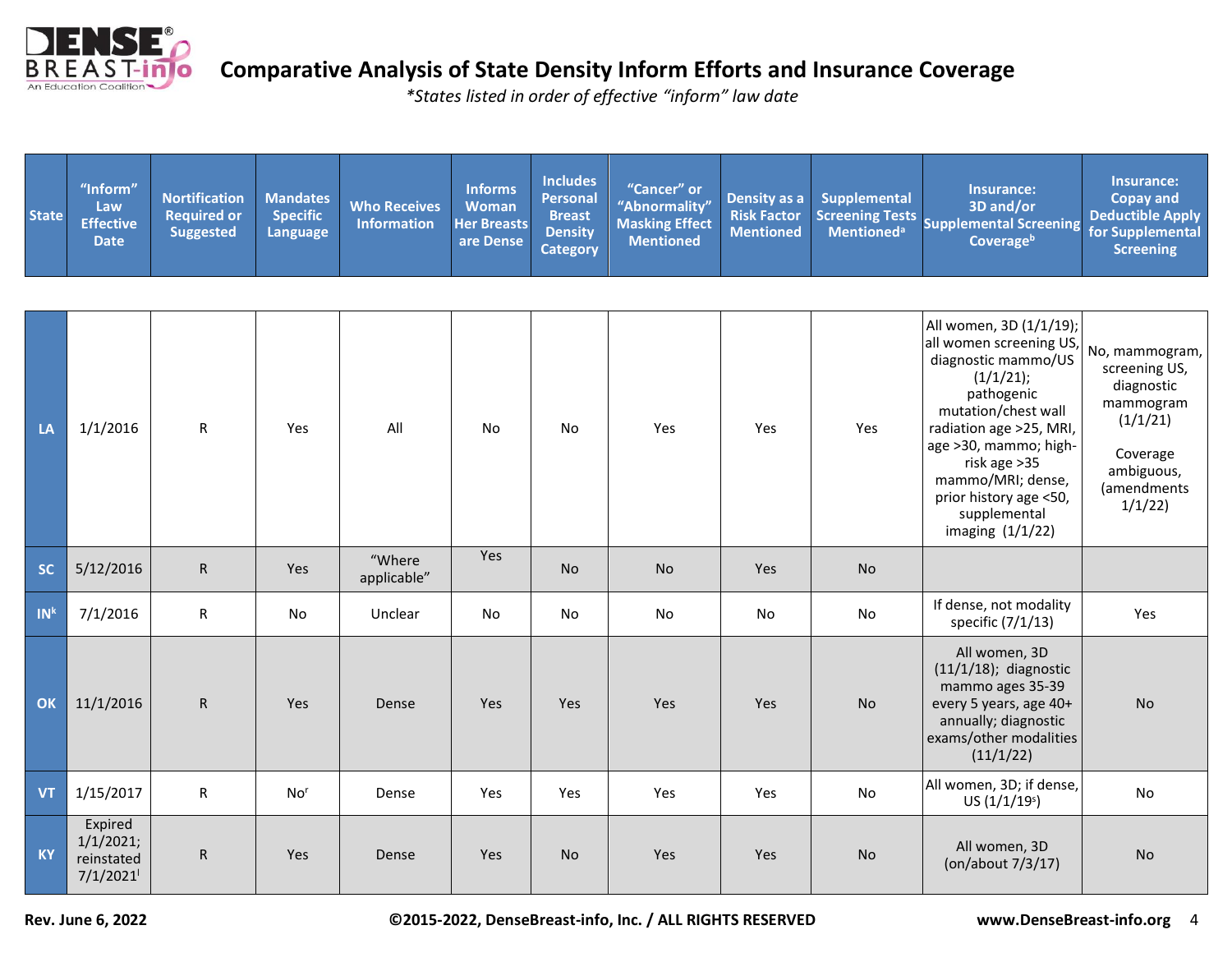

| <b>State</b> | "Inform"<br>Law<br><b>Effective</b><br><b>Date</b>                    | <b>Nortification</b><br><b>Required or</b><br><b>Suggested</b> | <b>Mandates</b><br><b>Specific</b><br>Language | <b>Who Receives</b><br><b>Information</b> | <b>Informs</b><br><b>Woman</b><br><b>Her Breasts</b><br>are Dense | <b>Includes</b><br><b>Personal</b><br><b>Breast</b><br><b>Density</b><br><b>Category</b> | "Cancer" or<br>"Abnormality"<br><b>Masking Effect</b><br><b>Mentioned</b> | Density as a<br><b>Risk Factor</b><br><b>Mentioned</b> | <b>Supplemental</b> | Insurance:<br>3D and/or<br>Screening Tests<br>Supplemental Screening<br>Coverageb                                      | Insurance:<br><b>Copay and</b><br><b>Deductible Apply</b><br>for Supplemental<br><b>Screening</b> |
|--------------|-----------------------------------------------------------------------|----------------------------------------------------------------|------------------------------------------------|-------------------------------------------|-------------------------------------------------------------------|------------------------------------------------------------------------------------------|---------------------------------------------------------------------------|--------------------------------------------------------|---------------------|------------------------------------------------------------------------------------------------------------------------|---------------------------------------------------------------------------------------------------|
|              |                                                                       |                                                                |                                                |                                           |                                                                   |                                                                                          |                                                                           |                                                        |                     |                                                                                                                        |                                                                                                   |
| <b>NE</b>    | 7/24/2017                                                             | $\mathsf{R}$                                                   | No <sup>r</sup>                                | All                                       | Yes                                                               | Yes                                                                                      | Yes                                                                       | Yes                                                    | No                  |                                                                                                                        |                                                                                                   |
| <b>AR</b>    | 8/2017 <sup>m</sup><br>amended<br>$8/2019^m$ ,<br>8/2021 <sup>m</sup> | Neither                                                        | N/A                                            | N/A                                       | N/A                                                               | N/A                                                                                      | N/A                                                                       | N/A                                                    | N/A                 | All women, 3D; ages 35-<br>40 mammo; if dense,<br>US (8/2017)                                                          | Yes (8/2017)<br>No (8/2021)                                                                       |
| CO           | 10/1/2017                                                             | $\mathsf{R}$                                                   | Yes                                            | Dense                                     | Yes                                                               | No                                                                                       | No                                                                        | Yes                                                    | No                  | If high risk, dense or<br>diagnostic, "non-<br>invasive" modality<br>coverage $(1/1/21)$                               | No, if "non-<br>invasive"                                                                         |
| A            | 11/15/2017                                                            | $\mathsf{R}$                                                   | <b>No</b>                                      | All                                       | Yes                                                               | Yes                                                                                      | Possibly <sup>n</sup>                                                     | <b>Yes</b>                                             | <b>No</b>           |                                                                                                                        |                                                                                                   |
| <b>WI</b>    | 4/4/2018                                                              | ${\sf R}$                                                      | No <sup>r</sup>                                | Dense                                     | Yes                                                               | No                                                                                       | Yes                                                                       | Yes                                                    | No                  |                                                                                                                        |                                                                                                   |
| <b>FL</b>    | 7/1/2018 <sup>q</sup>                                                 | $\mathsf{R}$                                                   | Yes                                            | Dense                                     | Yes                                                               | No                                                                                       | Yes                                                                       | Yes                                                    | No                  |                                                                                                                        |                                                                                                   |
| <b>NH</b>    | 8/7/18 <sup>m</sup><br>amended<br>9/10/19                             | Neither                                                        | N/A                                            | N/A                                       | N/A                                                               | N/A                                                                                      | N/A                                                                       | N/A                                                    | N/A                 | All women, 3D (8/7/18)                                                                                                 | Yes (amendment<br>9/10/19                                                                         |
| <b>WA</b>    | $1/1/2019^{\circ}$                                                    | $\mathsf{R}$                                                   | Yes                                            | Dense                                     | Yes                                                               | Yes                                                                                      | No                                                                        | Yes                                                    | <b>No</b>           | All women, 3D (6/7/18)                                                                                                 | <b>No</b>                                                                                         |
| ាប           | $1/1/2019$ <sup>g</sup>                                               | $\mathsf{R}$                                                   | No <sup>r</sup>                                | Dense                                     | Yes                                                               | <b>No</b>                                                                                | Yes                                                                       | Yes                                                    | <b>No</b>           | Diagnostic mammo<br>$(1/1/20)$ ; Screening: if<br>dense, US (3/27/09); all,<br>3D (7/1/16); high-risk,<br>MRI (1/1/18) | No                                                                                                |
| <b>DCt</b>   | 3/22/2019                                                             | ${\sf R}$                                                      | <b>Yes</b>                                     | <b>Dense</b>                              | Yes                                                               | <b>Yes</b>                                                                               | <b>Yes</b>                                                                | <b>Yes</b>                                             | Yes                 | All women, 3D; if<br>dense/high-risk, US,<br>MRI, MBI (3/22/19)                                                        | <b>No, 3D</b><br>Yes, all else                                                                    |
| <b>NM</b>    | 7/1/2019                                                              | ${\sf R}$                                                      | Yes                                            | Dense                                     | Yes                                                               | Yes                                                                                      | No                                                                        | Yes                                                    | No                  |                                                                                                                        |                                                                                                   |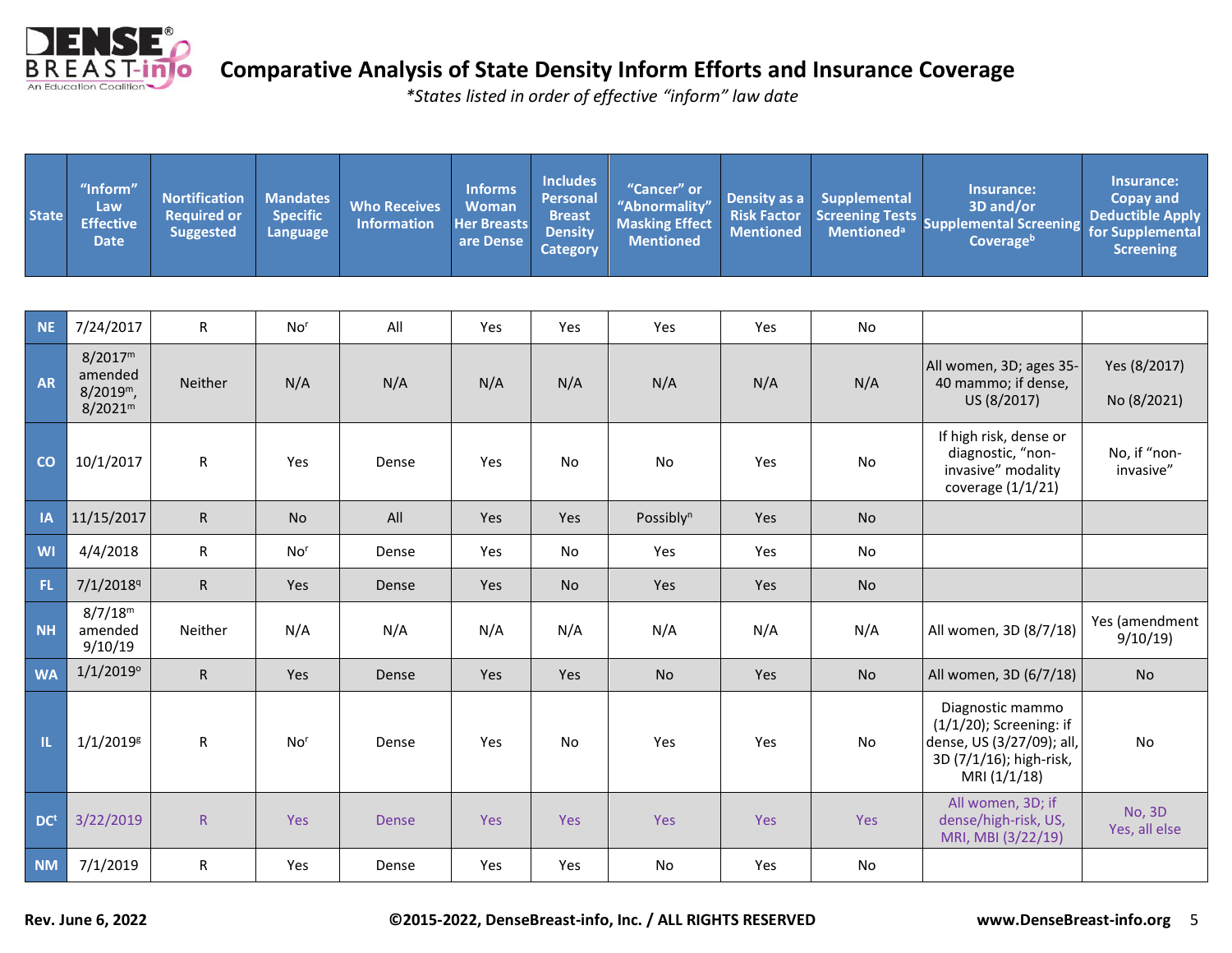

*\*States listed in order of effective "inform" law date*

| <b>State</b> | "Inform"<br>Law.<br><b>Effective</b><br><b>Date</b> | <b>Nortification</b><br><b>Required or</b><br><b>Suggested</b> | <b>Mandates</b><br><b>Specific</b><br>Language | <b>Who Receives</b><br><b>Information</b> | <b>Informs</b><br><b>Woman</b><br><b>Her Breasts</b><br>are Dense | <b>Includes</b><br><b>Personal</b><br><b>Breast</b><br><b>Density</b><br><b>Category</b> | "Cancer" or<br>"Abnormality"<br><b>Masking Effect</b><br><b>Mentioned</b> | <b>Mentioned</b> | Density as a Supplemental<br>Risk Factor Screening Tests<br>Mentioned <sup>a</sup> | Insurance:<br>3D and/or<br>Supplemental Screening for Supplemental<br>Coverage <sup>b</sup> | Insurance:<br>Copay and<br>Deductible Apply<br><b>Screening</b> |
|--------------|-----------------------------------------------------|----------------------------------------------------------------|------------------------------------------------|-------------------------------------------|-------------------------------------------------------------------|------------------------------------------------------------------------------------------|---------------------------------------------------------------------------|------------------|------------------------------------------------------------------------------------|---------------------------------------------------------------------------------------------|-----------------------------------------------------------------|
|--------------|-----------------------------------------------------|----------------------------------------------------------------|------------------------------------------------|-------------------------------------------|-------------------------------------------------------------------|------------------------------------------------------------------------------------------|---------------------------------------------------------------------------|------------------|------------------------------------------------------------------------------------|---------------------------------------------------------------------------------------------|-----------------------------------------------------------------|

| <b>SD</b> | 7/1/2019 | n. | <b>Yes</b> | Dense | Yes | Yes | Yes | Yes | Yes |                                                                                        |    |
|-----------|----------|----|------------|-------|-----|-----|-----|-----|-----|----------------------------------------------------------------------------------------|----|
| <b>GA</b> | 7/1/2019 |    | Yes        | Dense | Yes | No  | Yes | Yes | Yes | All women, diagnostic<br>imaging; supplemental<br>based on NCCN<br>guidelines (1/1/23) | No |

 **R = required; S = suggested; 3D = 3D mammography (tomosynthesis); US = ultrasonography; MRI = contrast-enhanced breast magnetic resonance imaging; N/A = not applicable**